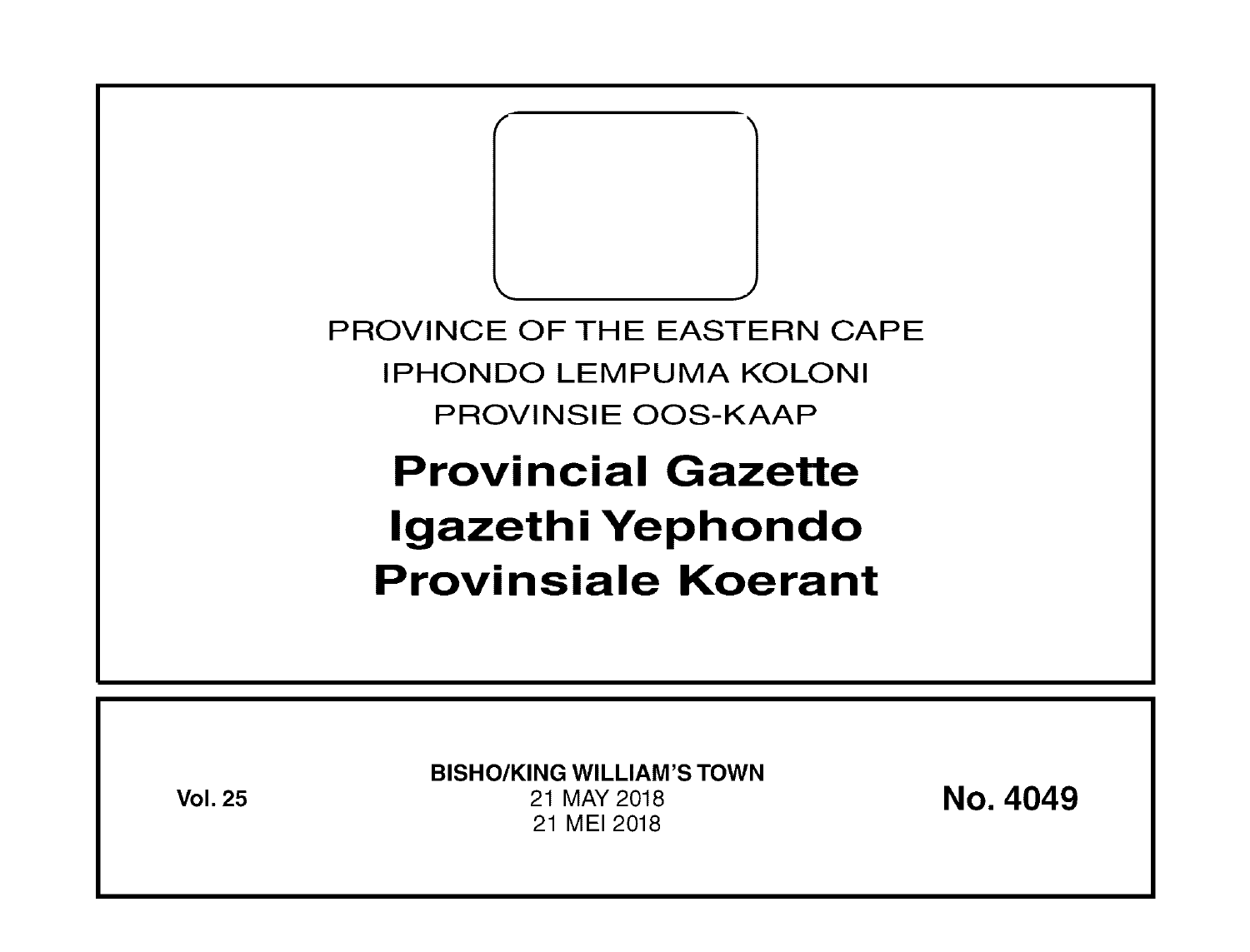# **IMPORTANT NOTICE:**

**THE GOVERNMENT PRINTING WORKS WILL NOT BE HELD RESPONSIBLE FOR ANY ERRORS THAT MIGHT OCCUR DUE TO THE SUBMISSION OF INCOMPLETE I INCORRECT I ILLEGIBLE COPY.** 

**No FUTURE QUERIES WILL BE HANDLED IN CONNECTION WITH THE ABOVE.** 

### **CONTENTS**

|    |                                                                                                             | Gazette<br>No. | Page<br>No. |
|----|-------------------------------------------------------------------------------------------------------------|----------------|-------------|
|    | <b>PROVINCIAL NOTICES • PROVINSIALE KENNISGEWINGS</b>                                                       |                |             |
| 84 | Land Use Regulations Act (15/1987): A portion of Erf 1056, East London, Mdantsane NU5                       | 4049           | 11          |
| 85 | Municipal Ordinance (20/1974): Closing of Portion of a Remainder of Farm the Commando Kraal Estate No.      | 4049           | 11          |
| 86 | Local Government: Municipal Property Rates Act (6/2004): Notice calling for the Inspection of Supplementary |                |             |
|    |                                                                                                             | 4049           | 12          |
| 87 |                                                                                                             | 4049           | 13          |
|    | LOCAL AUTHORITY NOTICES • PLAASLIKE OWERHEIDS KENNISGEWINGS                                                 |                |             |
| 86 | Spatial Planning and Land Use Management Act (16/2013) (SPLUMA): Ingguza Hill Local Municipality and        |                |             |
|    |                                                                                                             | 4049           | 16          |
| 87 | Local Government: Municipal Property Rates Act (6/2004): Sengu Municipality: Public notice calling for      |                |             |
|    |                                                                                                             | 4049           | 17          |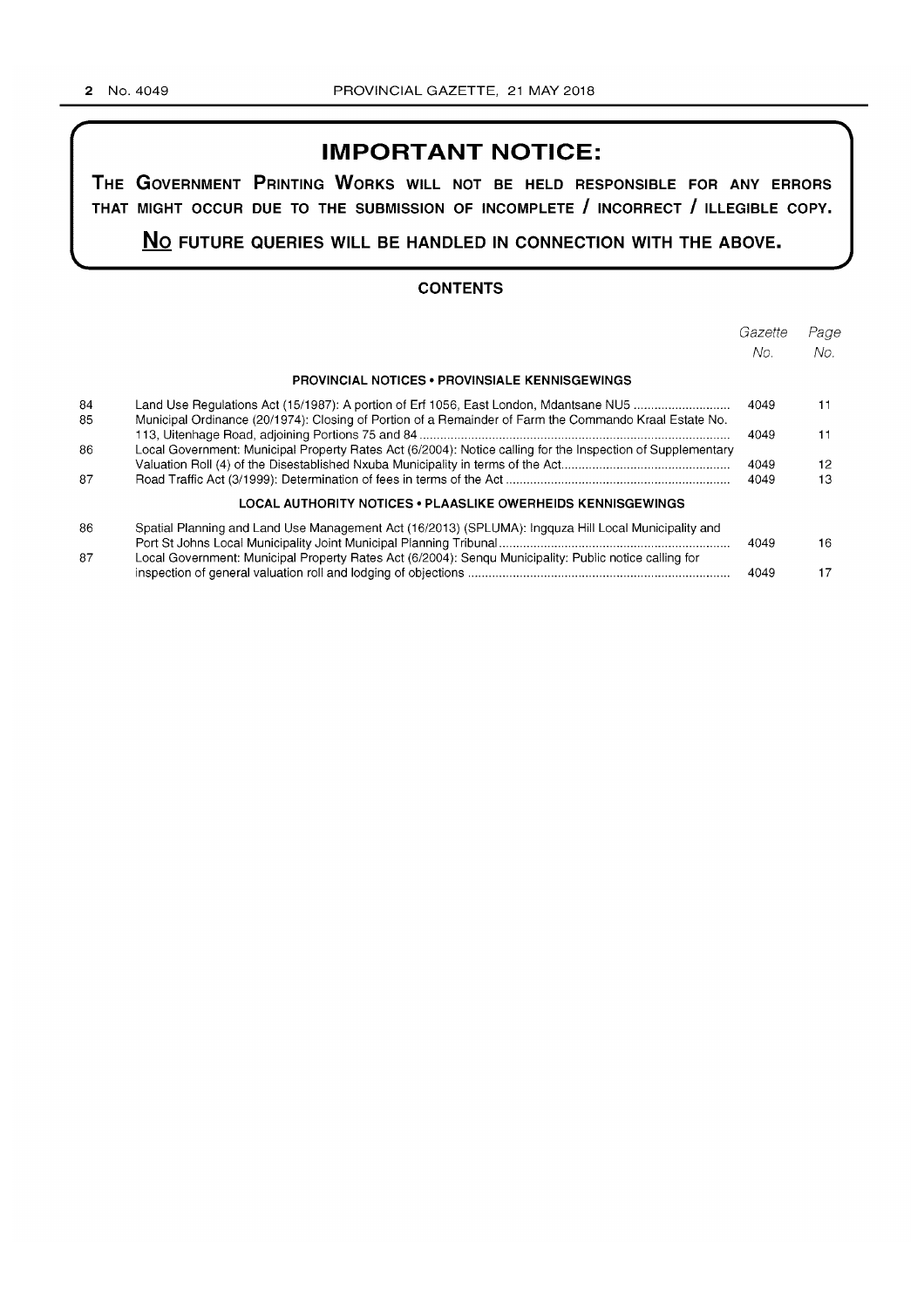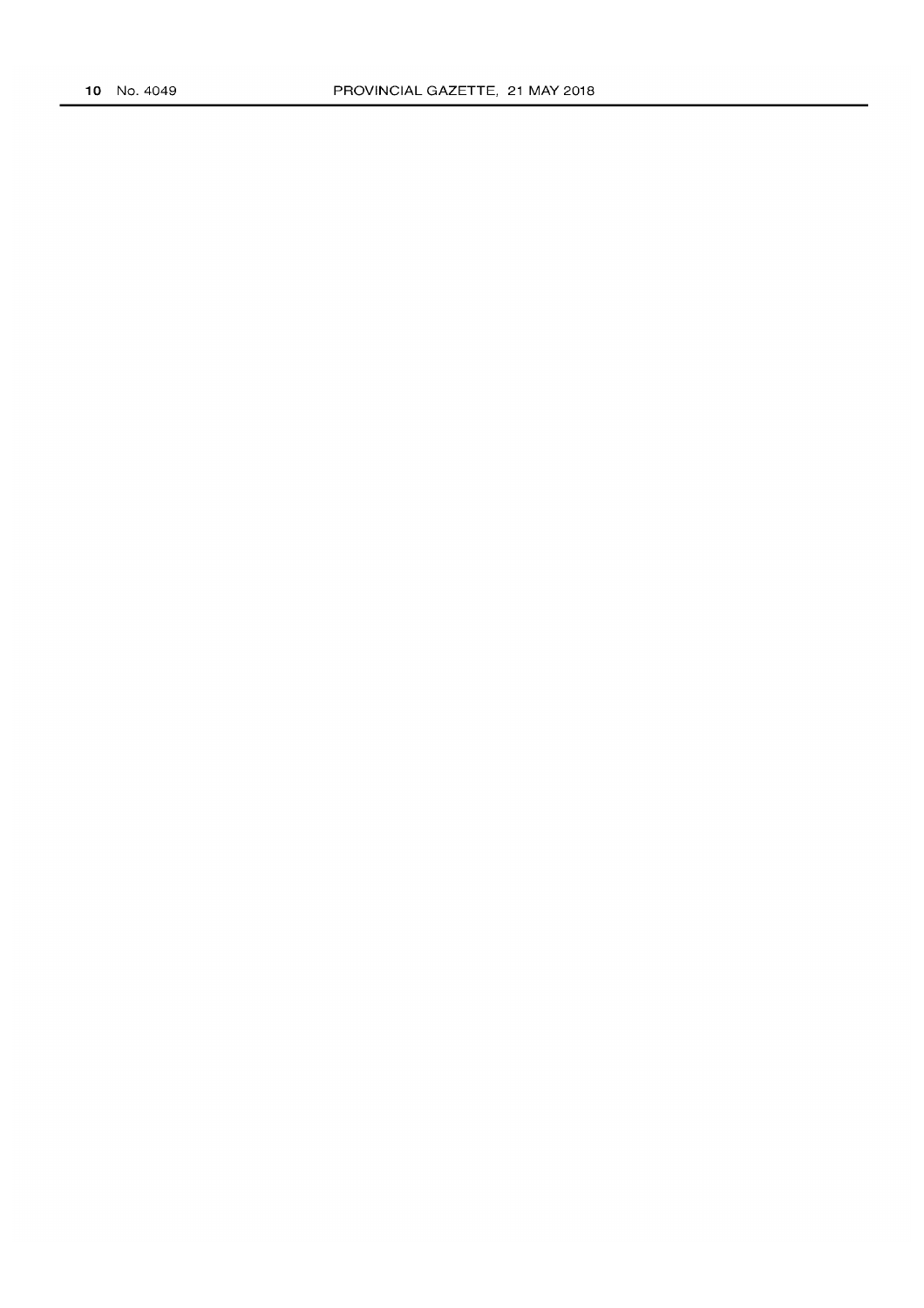# PROVINCIAL NOTICES • PROVINSIALE KENNISGEWINGS

### PROVINCIAL NOTICE 84 OF 2018

#### a) Buffalo City Metropolitan Municipality

NOTICE: TOWNSHIP ESTABLISHMENT

An application has been submitted for b) HANI PARK COMPRISING OF 21 ERVEN FOR RESIDENTIAL PURPOSES.

#### on c) A PORTION OF ERF 1056,d) EAST LONDON, MDANTSANE NU5

in terms of section 13 of the Land Use Regulations Act, 15 of 1987.

Further details of the proposed application may be obtained from the municipal offices at e) THE TOWN PLANNING ENQUIRY COUNTER, FIRST FLOOR, CITY ENGINEERING CENTRE, 26 OXFORD STREET, EAST LONDON.

During normal office hours and any objections thereto must be lodged in writing with the undersigned by not later than 12hOO on the exactly 21 days after the date of the publication of this notice.

#### NAME OF MUNICIPALITY: BUFFALO CITY METROPOLITAN MUNICIPALITY

ADDRESS OF MUNICIPALITY: P O BOX 81, EAST LONDON, 5200

#### DATE: 21/05/2018

- a) Name of Municipality
- b) Nature of application
- c) Property description
- d) Name of Township or area
- e) Address of Municipal offices where application can be viewed

### PROVINCIAL NOTICE 85 OF 2018

### SUNDAYS RIVER VALLEY MUNICIPALITY (EASTERN CAPE)

### CLOSING OF PORTION OF A REMAINDER OF FARM THE COMMANDO KRAAL ESTATE NO 113, UITENHAGE RD, ADJOINING PORTIONS 75 AND 84 (Surveyor-General Ref No: Uitge. 113 v8 p143)

Notice is hereby given in terms of Section 137(1) of the Municipal Ordinance No 20 of 1974 that a portion of the Rural Road between Portions 75 and 84 of the farm The Commando Kraal Estate No 113, Uitenhage RD, is now permanently closed.

S FADI Municipal Manager Sundays River Valley Municipality PO Box 47 KIRKWOOD 6120

Enquiries: Rudi Herholdt Tel: 0422307700 Fax: 0867636052 Cell: 083 9688 168 E-mail: Rudi@srm.gov.za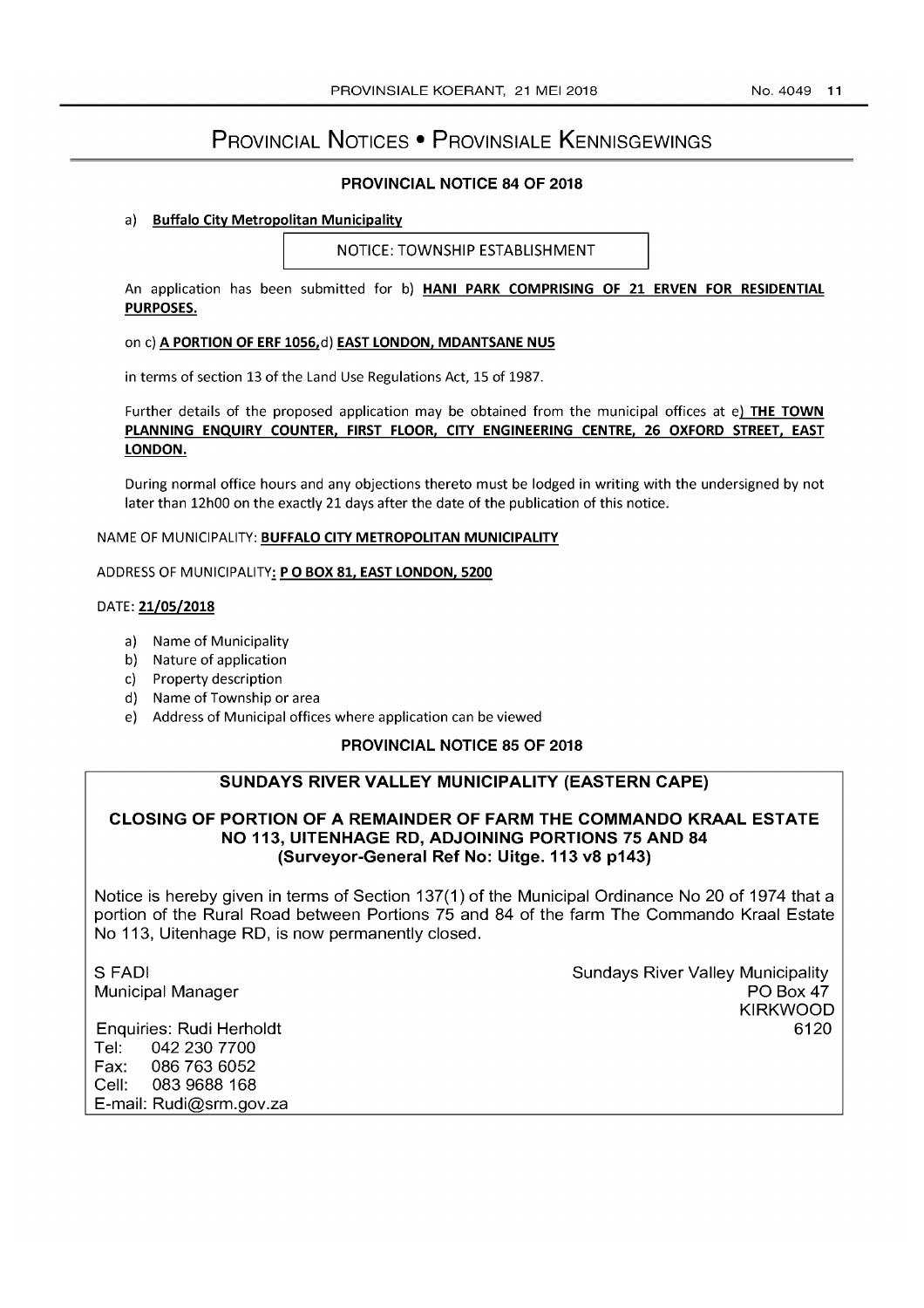#### **PROVINCIAL NOTICE 86 OF 2018**



## **NOTICE CALLING FOR THE INSPECTION OF SUPPLEMENTARY VALUATION ROLL (4) OF THE DISESTABLISHED NXUBA MUNICIPALITY IN TERMS OF THE MUNICIPAL PROPERTY RATES ACT 6 OF 2004**

The Disestablished Nxuba Municipality wishes to give a notice in terms of Section 49(1) (a)(i) read together with Section 78(2)of the Local Government Municipal Property Rates Act 6 of 2004, that the Municipality's Supplementary Valuation Roll 4 ( data cleaning) for the period 1 July 2014 to 30 June 2018 will be open for public inspection at designated Municipal offices situated at the addresses below during office hours, from **21 May 2018 to 11 June 2018.** 

- Municipal Managers Office (Fort Beaufort)
- Finance department (Fort beaufort)
- Adelaide Municipal offices and library
- Bedford Municipal offices and library

Notice is further given in terms of sec 49(1) (a) (ii) read together with Section 78(2) of the Municipal Property Rates Act of 2004, that the owner of an immovable property or any other person who desires may lodge an objection with the Municipal Manager in respect of any matter reflected in, or omitted from the Valuation Roll within the above mentioned period.

In terms of Sect 50(2) of the Municipal rates Act 6 of 2004, an objection must be in relation to a specific individual property and not against the Valuation Roll. The form for lodging an objection is obtainable from the Municipal offices. Completed forms must be returned to any Municipality offices in Raymond Mhlaba Area on or before **11 June 2018.** 

For Further enquiries please contact the Project Manager (Mr.Britz) at Raymond Mhlaba Municipality Property Valuation Office at: **(046) 645 7437** 

### **Municipal Manager Me U Malinzi.**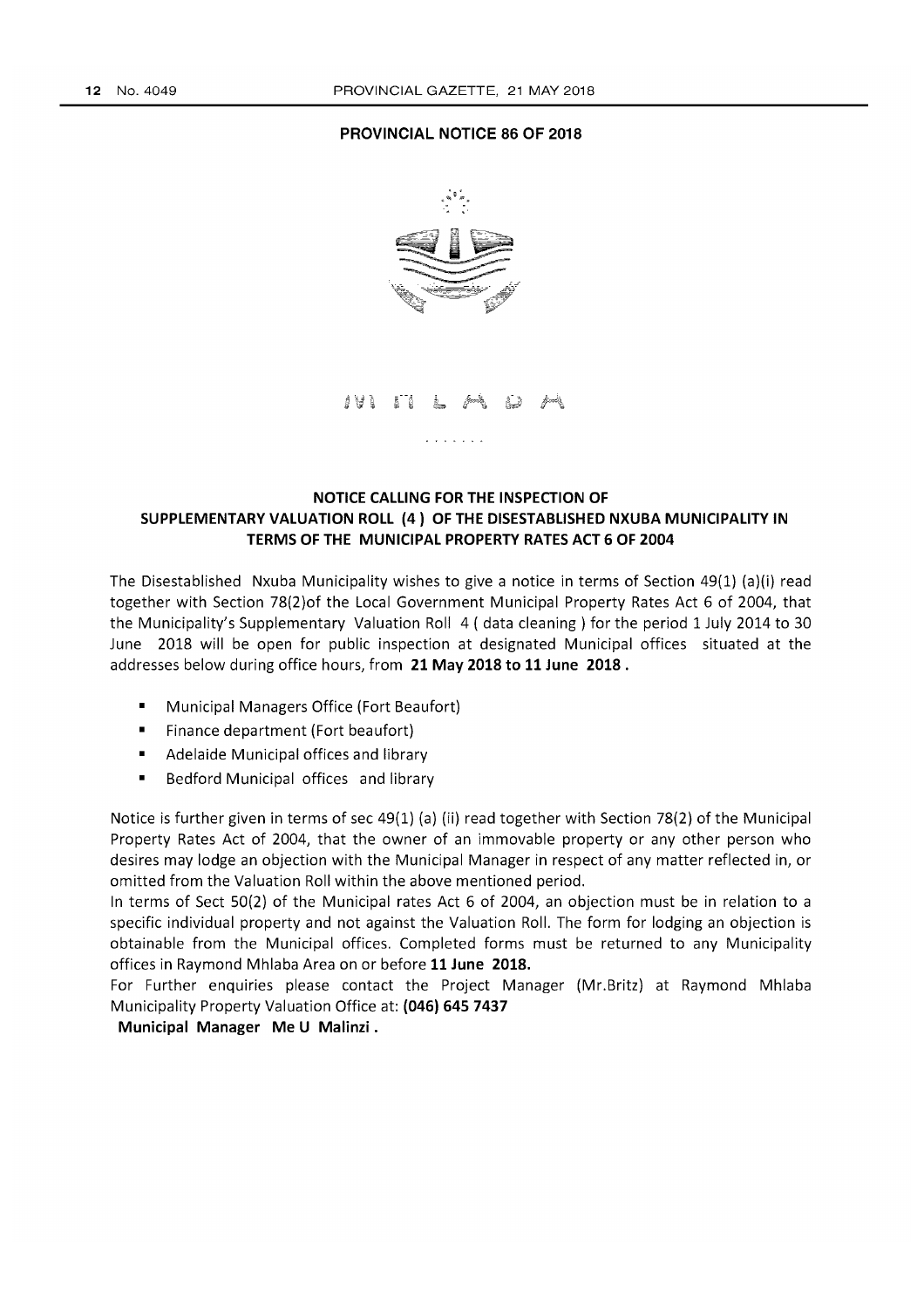#### PROVINCIAL NOTICE 87 OF 2018

# Road Traffic Act, 1999 (Act 3 of 1999): Determination of fees in terms of the Road Traffic Act

### PROVINCIAL NOTICE

# By the

### MEMBER OF THE EXECUTIVE COUNCIL FOR THE

#### DEPARTMENT OF TRANSPORT

# DETERMINATION OF FEES IN TERMS OF THE EASTERN CAPE ROAD TRAFFIC ACT, 1999 (ACT NO.3 OF 1999)

I, WEZIWE TIKANA, Member of the Executive Council responsible for Transport, Safety and Liaison in the Province of the Eastern Cape, acting in terms of section 25 of the Road Traffic Act (Eastern cape), 1999 (Act No. 3 of 1999) hereby make regulation regarding the fees to be paid for the registration and licensing of motor vehicles in terms of National Road Traffic Act, 1996 (Act No. 93 of 1996) as set out in the Schedules.

This notice repeals Provincial Notice No. 23 published in the Provincial Gazette No. 3581 on the 22 January 2016 with effect from 01 June 2018 or on the first day of the month following the month in which the Gazette was published, whichever is the later date.

W. TIKANA MEC FOR TRANSPORT, SAFETY AND LIAISON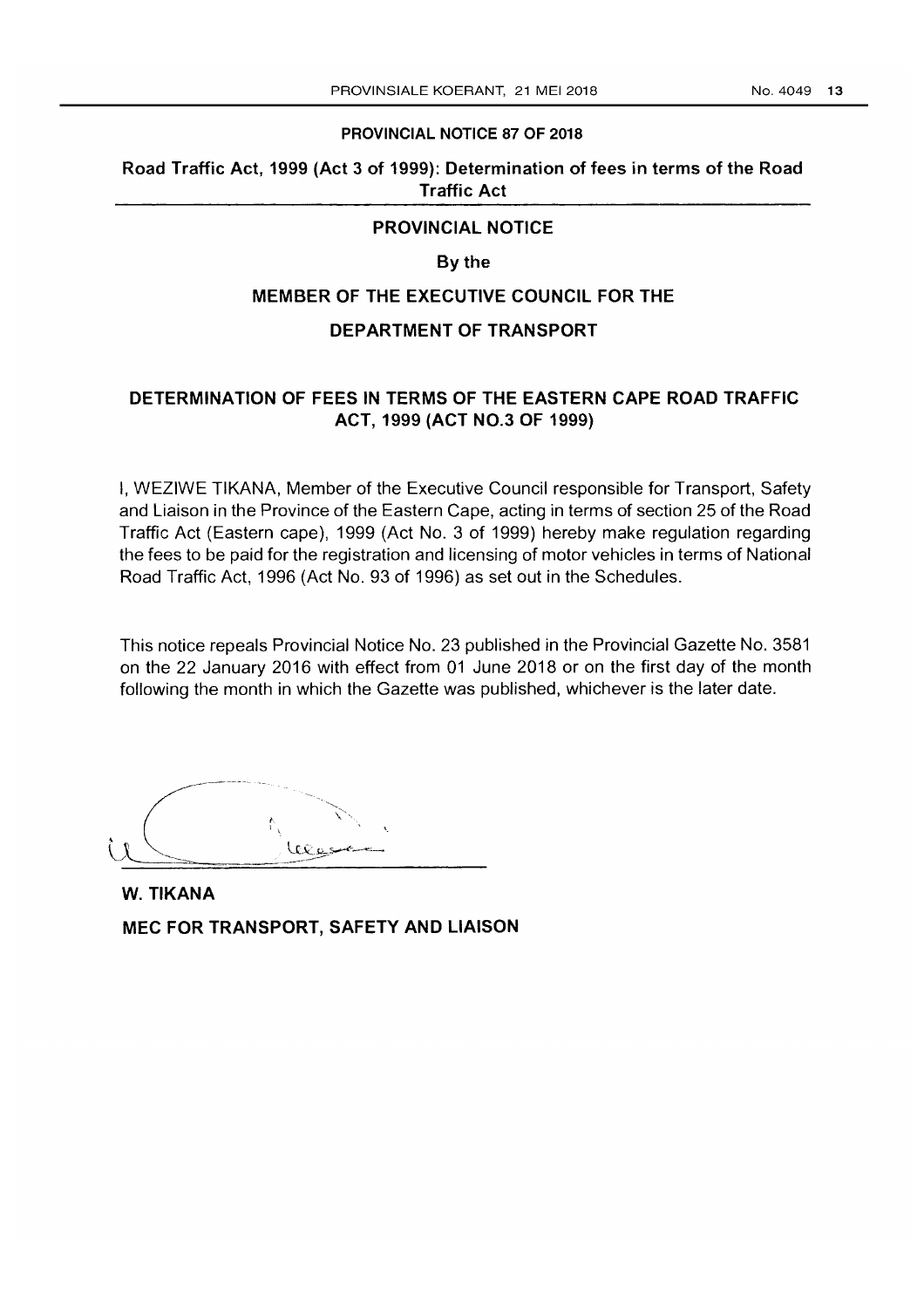### **EASTERN CAPE PROVINCE**

# **EASTERN CAPE ROAD TRAFFICE ACT, 1999 (ACT NO.3 OF 1999)**

## **DETERMINATION OF MOTOR VEHICLE LICENCE FEES**

The Member of the Executive Council responsible for Transport, Safety and Liaison in the Province has under section 25 of the Eastern Cape Road Traffic Act, 1999 (Act No.3 of 1999) made the Regulation in the Schedule.

Member of the Executive Council for Transport, Safety and Liaison in the Eastern Cape Province.

/  $\sqrt{}$ 

**SCHEDULE** 

# **Amendment of Schedule 4A of the Road Traffic Regulations**

2. Schedule 4A of the Road Traffic Regulation, 1999 is hereby amended by the substitution thereof with the following schedule:

"SCHEDULE 4A: MOTOR VEHICLE REGISTRATION AND LICENSING FEES (SECTION 4)

| <b>ITEM</b> | <b>DESCRIPTION</b>                                                                                                                                                                                                                                                                                                | <b>KILOGRAM</b>                                         | <b>FEE</b>                       | <b>SECTION OF</b><br><b>ACT OR</b>                                 |  |  |
|-------------|-------------------------------------------------------------------------------------------------------------------------------------------------------------------------------------------------------------------------------------------------------------------------------------------------------------------|---------------------------------------------------------|----------------------------------|--------------------------------------------------------------------|--|--|
|             |                                                                                                                                                                                                                                                                                                                   |                                                         |                                  | <b>REGULATION.</b>                                                 |  |  |
|             | 2. MOTOR VEHICLE LICENSE FEE                                                                                                                                                                                                                                                                                      |                                                         |                                  |                                                                    |  |  |
| 2.3         | A trailer, other than a semi-trailer,<br>used by the owner thereof solely for<br>his own farming activities, other<br>than for the conveyance of goods<br>for reward on a public road, other<br>than a motor vehicle referred to in<br>item 2.1, 2.2, 2.4, 2.5, 2.6, 2.7, 2.8,<br>2.9, 2.10 or 3 of this schedule | $0 - 12000$                                             | R 105                            | $24(2)(b)$ , $25(1)$ ,<br>25A(2)(a,),<br>30(3)(a)<br>(Regulations) |  |  |
| 2.4         | A breakdown vehicle, other than a<br>motor vehicle referred to in items<br>2.1, 2.2, 2.3, 2.5, 2.6, 2.7, 2.8, 2.9,<br>2.10 or 3 of this schedule                                                                                                                                                                  | $0 - 250$<br>$251 - 500$<br>$501 - 750$<br>$571 - 1000$ | R 302<br>R 340<br>R 346<br>R 397 | $24(2)(b)$ , $25(1)$ ,<br>25A(2)(a,),<br>30(3)(a)<br>(Regulations) |  |  |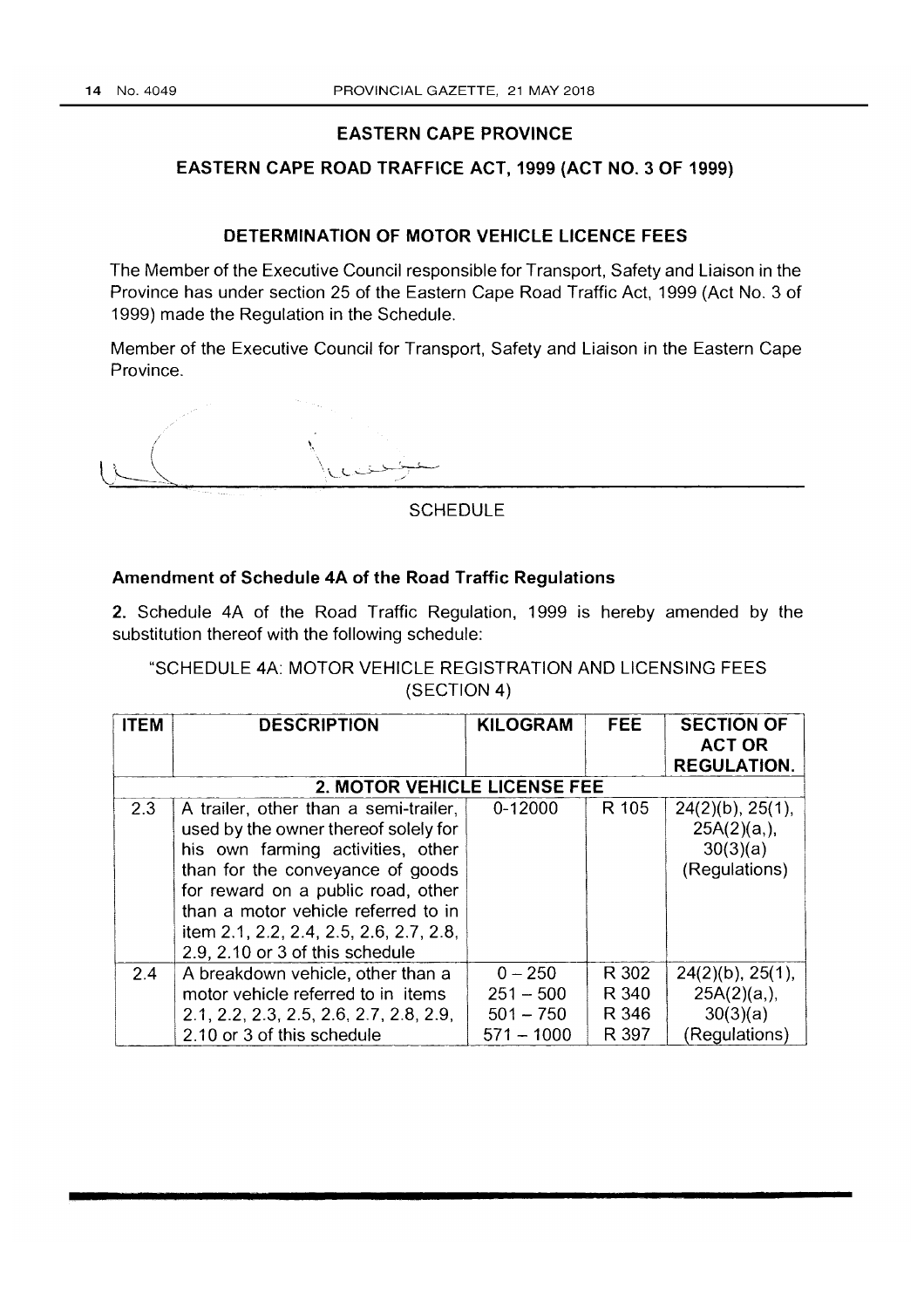|                                                         | $1001 - 1250$ | R 498   |  |
|---------------------------------------------------------|---------------|---------|--|
|                                                         | $1251 - 1500$ | R 624   |  |
|                                                         | $1501 - 1750$ | R 731   |  |
|                                                         | $1751 - 2000$ | R 806   |  |
| <b>MISCILLANEOUS</b>                                    |               |         |  |
| <b>Issue of Motor Trade Number</b><br>(MTN)             |               | R 85    |  |
| <b>Application for Vehicle Testing</b><br>Station (VTS) |               | R 7 600 |  |

# **Commencement:**

These regulations shall come into operation on the 01 June 2018 or on the first day of the month following the month in which the Gazette was published, whichever is the later date.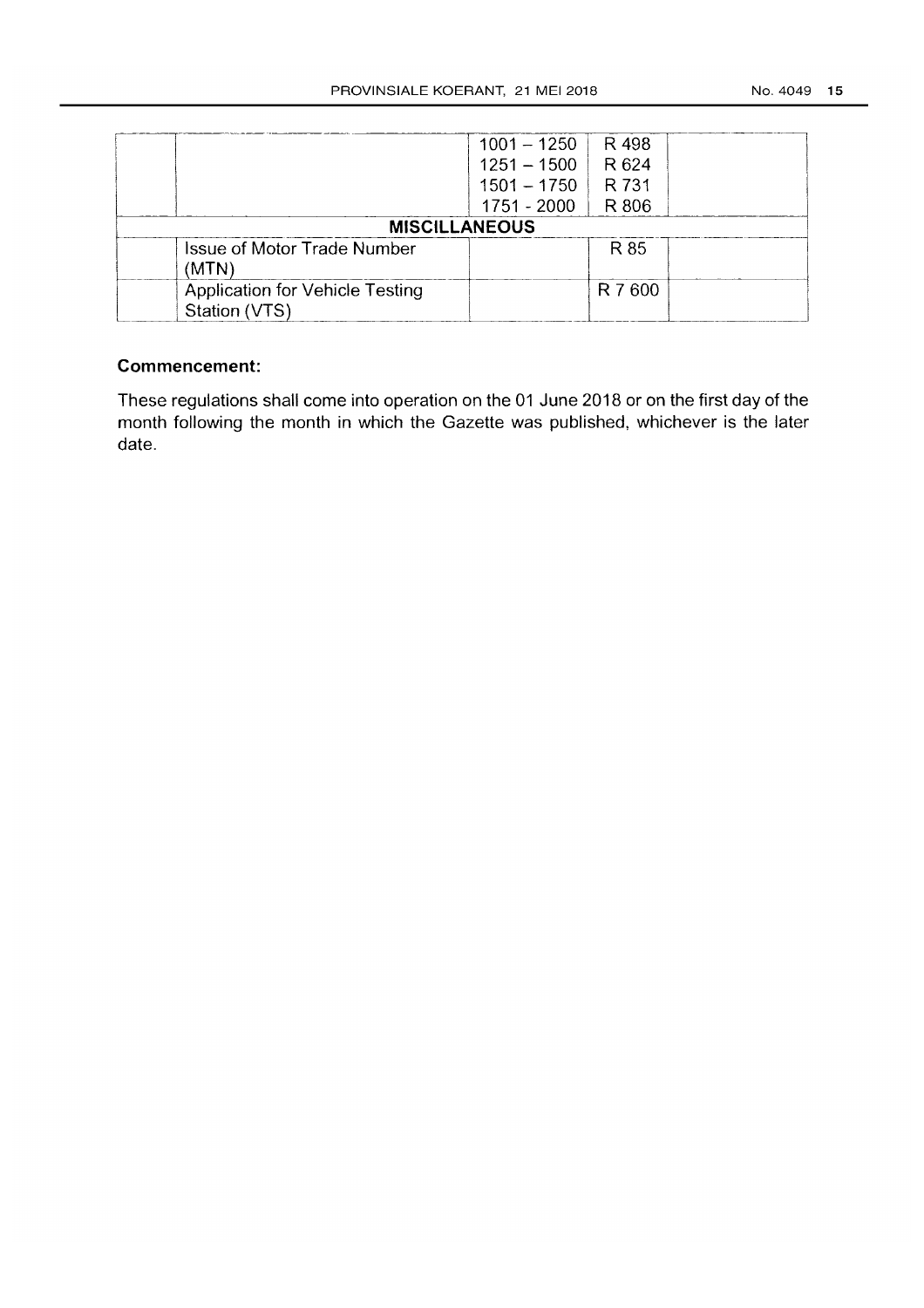# LOCAL AUTHORITY NOTICES • PLAASLIKE OWERHEIDS KENNISGEWINGS

#### LOCAL AUTHORITY NOTICE 86 OF 2018





### NOTICE

### INGQUZA HILL LOCAL MUNICIPALITY AND PORT ST JOHNS LOCAL MUNICIPALITY JOINT MUNICIPAL PLANNING TRIBUNAL.

Notice is hereby given in terms of sections section 37(4) of the Spatial Planning and Land Use Management Act, 16 of 2013 (SPLUMA), read with the regulation  $3(1)(i)$  of the regulations of the act, and section 48(2)(g) of the Municipal SPLUM Bylaw, Ingquza Hill Local Municipality and Port St Johns Local Municipality councils have nominated the following tribunal members to serve in the Joint Municipal Planning Tribunal:

#### Internal members

| <b>INGQUZA HILL LOCAL</b><br><b>MUNICIPALITY</b>                                           | <b>PORT ST JOHNS LOCAL</b><br><b>MUNICIPALITY</b>              | <b>Term of Office</b> |
|--------------------------------------------------------------------------------------------|----------------------------------------------------------------|-----------------------|
| Planning<br>Director<br>and<br>development (Authorized Official)<br>Chairperson for 1 year | Strategic Services<br>Manager<br>Deputy Chairperson for 1 year | 5 years               |
| Manager Development Planning<br>and Building Control- Member                               | Manager Engineering & Planning-<br>member                      | 5 years               |
| Legal Services Officer - member                                                            | Legal Services Advisor- member                                 | 5years                |

The Chairperson for the Tribunal be the Director Planning & Development, for Ingquza Hill Local Municipality. The Deputy Chair Person be the Manager Strategic Services for Port St. Johns Local **Municipality** 

#### External Members

Town Planner: Mr. M. Pamla- term of office 5 years serving in the tribunal Land Surveyor: Mr Gqiba- term of 5 years serving in the tribunal Civil Engineer: Mr. M. Mutheiwana- term of 5 years serving in the tribunal Environmentalist: Ms. N. Nkwentsha- term of 5 years serving in the tribunal

All enquiries related to the above mentioned proposal, contact Ms. GR Tobia and Mr. Olwethu Madikizela during business hours on 039 252 0131/0161 and 0795269562, rtobia@ihlm.gov.za and omadikizela@yahoo.com.

Issued by

Issued by

Mr. M. Fihlani Municipal Manager Ingquza Hill Local Municipality Mr. B.P. Mase Acting Municipal Manager Port St. Johns Municipality